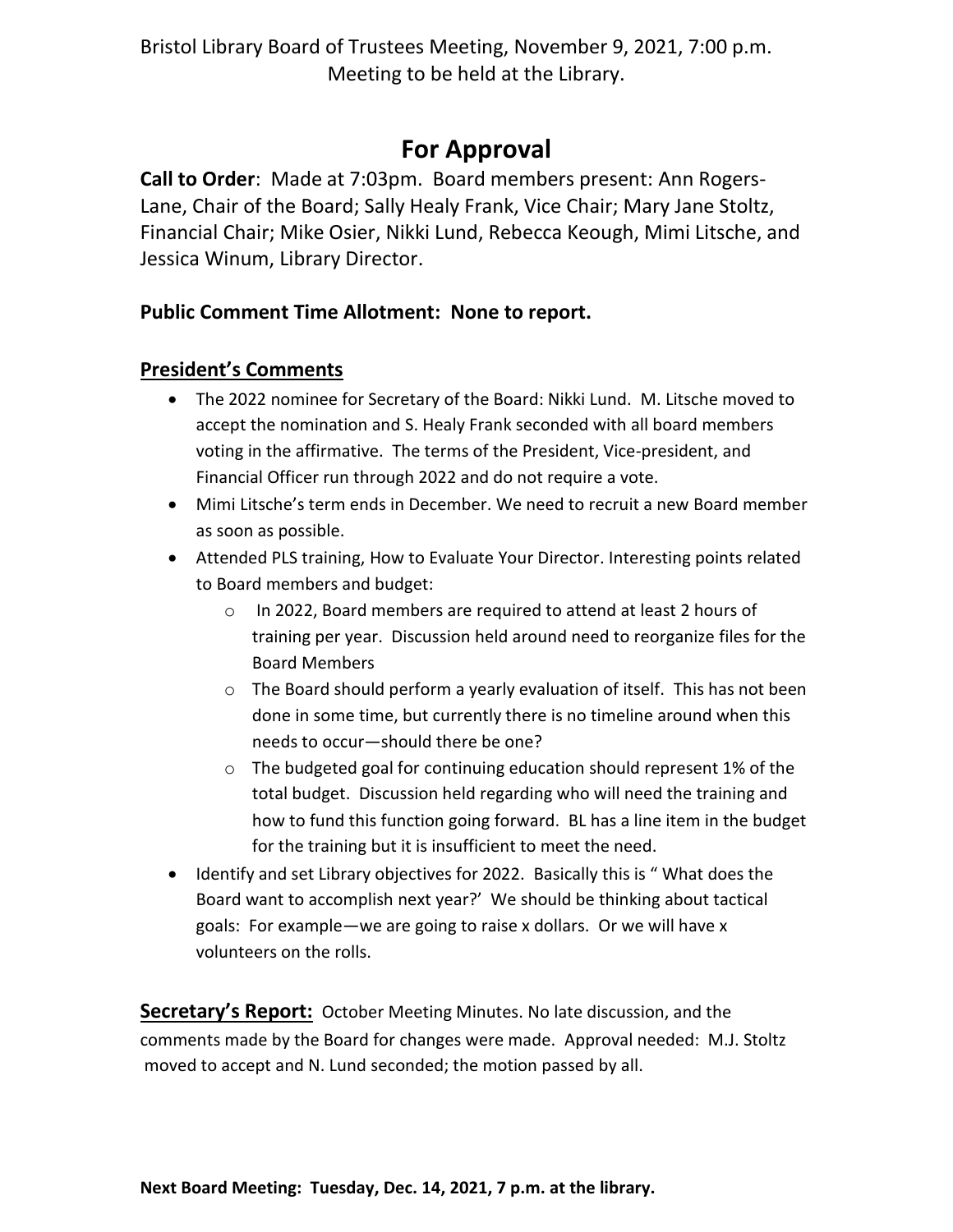## **Manager's Monthly Report & Statistics (Jessica Winum):**

Patron numbers were up considerably for October, but the Director noted that the numbers for the Memoir Group have not been routinely counted and should be. That will boost the numbers by 20 individuals per week. There was also discussion around the Inclusion Grant that has been approved and The Director will now need the training necessary to address the community need. We will be hooking up with the Northeast Hub and increase the ability to link our efforts together. B. Keough will help with this process. The President of the Board suggested that in the next Newsletter we acknowledge the massive efforts of work to the grounds by Lyn Cronise; Liz Smith and her husband Ron.

## **Committee Reports**

# **Finance Committee (Mary Jane Stoltz):**

#### **Budget vs Actual review.**

September and October combined report. Mary Jane Stoltz drew the Board's attention to an apparent budget of \$11,000.00 overrun regarding building repairs. The library received the grant money for these items in year 2020, but the expenses for the repairs were not done until 2021. She assures the Board that over time, it will sort itself out. M. Litsche moved to accept the financial report, R. Keough seconded, and the motion passed unanimously.

Review of monthly bills. Three Board member signatures needed, and the Board was reviewing the bills as we met.

#### **Volunteer Committee:**

Volunteer recruitment remains an issue. We find that we need two kinds of volunteers: people to work in the library in various capacities on a weekly basis, and those who can work on special projects. We need to make the a targeted objective for 2022.

#### **Grant Committee: Rebecca Keough**

Penguin Random House and the Association for Rural and Small Libraries Launch New Grant Program. The library will be applying for this grant, hopefully by the first rolling review set for Mid December. This grant could provide up to \$2500.00 to the library for anything that the library might need. R. Keough and J. Winum, Library Director will be working together on this project.

#### **Operations Committee: Ann Rogers Lane**

Grounds: Lynn Cronise and Liz Smith continue to work on the library grounds. The peony trees, donated by Alan Jones, have been planted.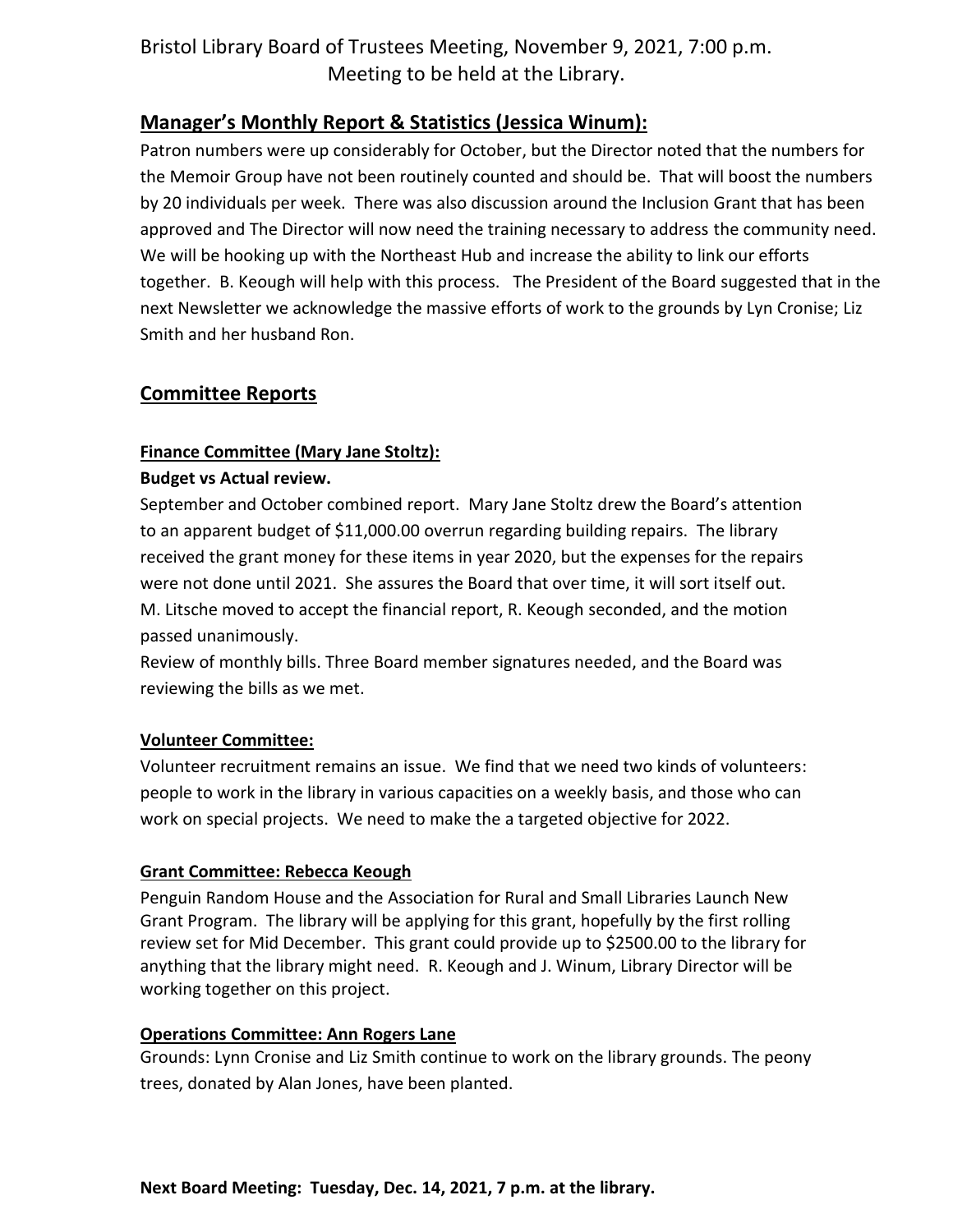Bristol Library Board of Trustees Meeting, November 9, 2021, 7:00 p.m. Meeting to be held at the Library.

Building:

- The water heater needs to be replaced. Apparently, it has not been working for quite some time. The water heater is estimated to cost around \$200. Jim Buell has offered to install it free of charge.
- Also, there is an outlet in the furnace room that is not working. Paul Schweigert will look at the electrical issues.
- The furnace should be scheduled for its yearly inspection with Potter Heating.
- There are wild things in the ceiling. Aaron Baker was contacted and we received an estimate of approximately \$1000 for removal and sealing the areas where they get in. Mr. Baker was very informative regarding the habits of the Red Squirrels he believes are living in our library. It would also appear that aggressive weed whacking to trim around the corners of the building damage the building in a way that fosters their entrance. We will need to discuss this issue with the Town's lawn maintenance crew.

#### **Policy Committee: Mimi Litsche/Mary Jane Stolz/Michael Osier**

Policies and procedures to be amended or approved:

- ADA Policy was passed 6/15/21
- Computer and Internet Usage was passed 5/11/21
- Patron Complaints was passed 5/11/21

Policy IP# 1 was amended to show correct terminology in all policies concerning either a Library Manager or a Library Director, as well as outlining the management of changes and future amendments to any library policy. The policy was put out on line before the Board meeting and there were no comments. MJ Soltz moved to accept the amended IP#1 and M. Osier seconded the notion and the motion carried by all .

Discussion concerning the use of alcohol on the premises was entertained by the Board. Is the use of Alcohol covered in an existing policy? Is there a need for a separate policy dealing with serving alcoholic beverages at certain adult events? Bloomfield Library's policy is attached for review. The policy committee will review our Code of Conduct policy for details around use of alcohol or drugs on premises and report at a future board meeting.

Discussion was also held regarding EP# 17 Emergency Closure. There appears to be no good reason why we did not number this policy with the number 11 When that number was the next consecutive number in the External Policy availability. And it is unclear why this policy would require an annual review. A motion was made by A. Rogers-Lane and seconded by MJ Stoltz to change the numbering for the external policy for Emergency Closures from #17 to #11, and the motion passed unanimously. The policy